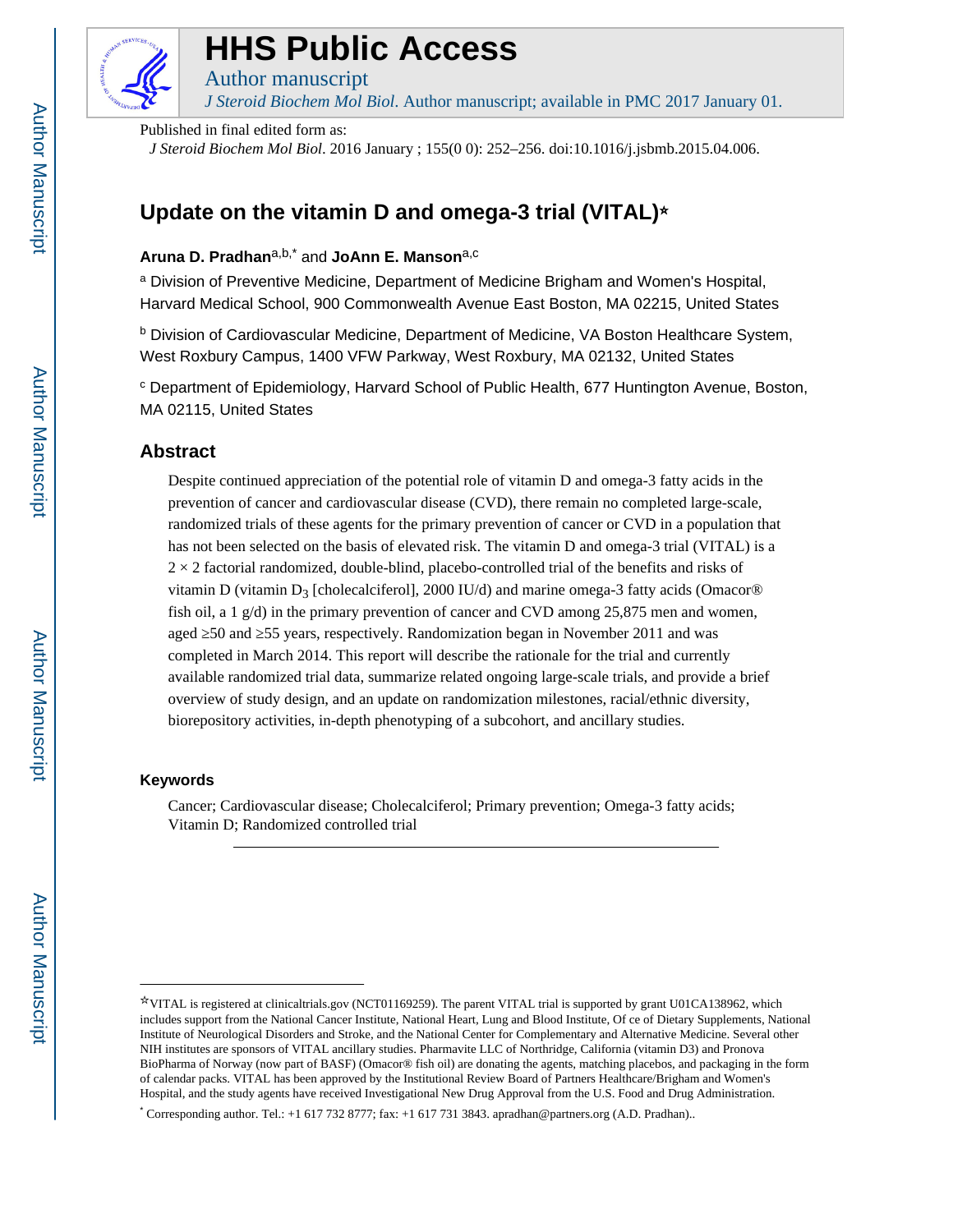#### **1. Introduction**

## **1.1. Current randomized trial data for vitamin D and omega-3 fatty acid supplementation in the prevention of cancer and CVD**

Whether vitamin D and marine omega-3 fatty acid supplements prevent cancer and CVD remains unclear. Prospective observational data related to vitamin D status and *total cancer*  are limited [1–3] and inconsistent [4] with no large-scale prevention trial of vitamin D with cancer as the primary pre-specified outcome having been completed. Cancer incidence and mortality has been assessed in four vitamin D trials [5–9], however results have not clearly supported a chemoprotective effect. In the largest of these trials, the Women's Health Initiative (WHI) conducted among >36,000 postmenopausal women, daily calcium (1000 mg) plus low-dose vitamin  $D_3$  (400 IU) did not reduce cancer incidence, although a protective effect against cancer mortality was suggested over the 7 year follow-up [7,8]. With regard to site-specific cancers, in the British [5] [(2686 older adults randomized to 100,000 IU of vitamin  $D_3$  or placebo (one capsule every 4 months)] and the WHI [10] trials, vitamin D did not reduce colorectal cancer incidence, although nonsignificant reductions in colorectal cancer mortality were found. Only the WHI has been large enough to examine breast cancer as a separate secondary endpoint, showing no significant effect on incidence or mortality [8]. Additional large trials are needed to evaluate both total cancer and typespecific cancers. Indeed, a report published by the Institute of Medicine in 2011 [11] concluded that large randomized trials of vitamin D are necessary for a definitive assessment of its effect on site-specific cancers.

There are few randomized trials of vitamin D and CVD events and no trials with CVD as the primary prespecifed outcome. In a British trial [5], there were nonsignificant treatmentassociated reductions in the 5 year incidence of non-fatal or fatal CHD and CVD events. A 1-year trial in Australia investigated the effect of vitamin D supplementation (1000 IU/d) added to calcium supplementation (1000 mg/d) on the risk for falls in 302 elderly women [12]. Compared with calcium alone, vitamin D supplementation was associated with a lower rate of ischemic heart disease (1.3% *vs.* 2.0%) and a similar rate of stroke (both 2.0%). Combining the data from these two trials yielded a RR for CVD of 0.90 (0.77–1.05) [13]. In the WHI, the combination of calcium and low-dose vitamin D did not affect the incidence of CHD [14] or stroke [14] or mortality from these outcomes [15]. A 2011 meta-analysis of randomized trials of vitamin D administered with or without calcium found no significant effects for the outcomes of MI (six trials;  $RR = 1.02$ ) or stroke (six trials;  $RR = 1.05$ ) [16]. Taken together, currently available randomized trial data do not provide evidence that supplemental vitamin D confers protection from CVD, at least not at the relatively low doses tested to date.

With regard to omega-3 fatty acids and cancer risk, results of observational studies regarding a role for marine omega-3 fatty acids in protecting against the development of total or site-specific cancers continue to be equivocal [17] and there are no large randomized trials of marine omega-3 fatty acids for the primary prevention of cancer in a general population. Two large but unblinded trials in secondary prevention or high CVD risk settings—GISSI [18] in Italy, which tested the effect of 3.5 years of EPA + DHA (1 g/d)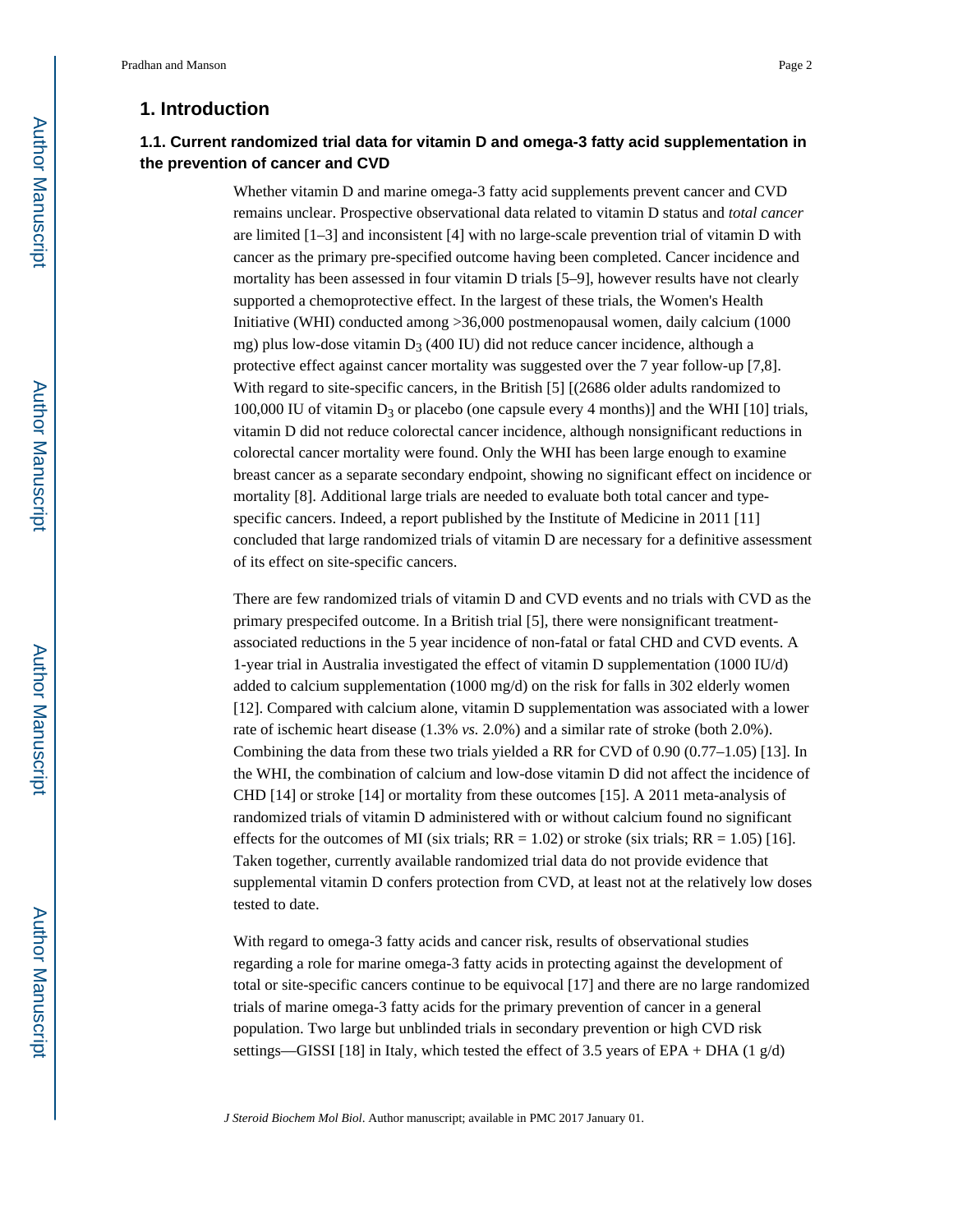Pradhan and Manson Page 3

supplementation in 11,324 recent MI patients, and JELIS [19] in Japan, which tested the effect of 4.6 years of EPA (1.8 g/d) supplementation in 18,645 hypercholesterolemic patients on statins—found that supplementation neither increased nor decreased incidence of total cancer. JELIS also reported neutral results for breast, colorectal, and lung cancer. Because of the higher background intake of fish in Asia, one might expect attenuated effects of supplementation in this cohort compared with a U.S. population. However, results of several non-Asian trials conducted either in special populations (e.g., people with diabetes) or for secondary prevention of CVD, and which tested 400–1000 mg/d of EPA + DHA, have all reported null findings for cancer incidence [20–24]. Despite considerable laboratory evidence for cardiovascular protective effect, there are similarly no large randomized trials of marine omega-3 fatty acids for the primary prevention of CVD in a general population. The open-label GISSI [18] and JELIS [19] trials, conducted in patients with prior MI or with hypercholesterolemia, respectively, found that marine omega-3 fatty acid supplements reduced the risk for subsequent total CVD or coronary events by a significant  $\sim$ 20%. The placebo-controlled GISSI-HF trial also found that fish oil reduced fatal CVD by 10% (1– 19%) [20]. However, more recent trials [21–23,25,26] of high-risk or post-MI patients testing moderate doses of EPA+DHA have all reported null results for CVD risk reduction. Three of these trials [23,25,26] however, were substantially underpowered to detect significant small to modest benefits on CVD outcomes [24]. In addition, the prevalence of use of medications such as statins, β-blockers, and angiotensin-converting enzyme inhibitors was much higher in recent trials, so there may have been little opportunity for fish oil supplements to provide additional cardiovascular benefit [24]. Indeed, a stratified analysis from one of these trials found a significant reduction in CVD risk among nonusers of statins but not in users [27], suggesting that these medications can mask treatment benefits. In GISSI, however, there was no similar effect modification [28]. A recent and comprehensive meta-analysis of randomized trials assessing omega-3 supplementation in secondary prevention [29] concluded that fish oil did not prevent incident CVD events. However, this meta-analysis has been criticized for several reasons [30,31], including the use of an overly strict adjustment for multiple comparisons; failure to stratify by statin use; inclusion of studies with insufficient omega-3 dosing; and insufficient consideration of nutrient status as assessed by blood measures of omega-3s.

#### **1.2. Ongoing randomized trials of vitamin D**

To our knowledge, VITAL is the largest randomized trial of vitamin D in the U.S., and it is the only large trial worldwide with racial/ethnic diversity and an appreciable number of black participants. At least three other large trials [32–34] are in the planning or recruitment stage (Table 1). In contrast to VITAL, the study populations in these trials will be less racially/ethnically diverse and will include few if any blacks, limiting the ability to study the effect of vitamin D in this group; the number of blood samples that will be collected or whether any in-clinic visits will be conducted is unclear; and, in two trials, intermittent bolus dosing of vitamin D, which can be associated with wide fluctuations in blood levels of active vitamin D and is not reflective of more constant physiologic exposures, will be used. Results from trials with weekly, monthly, or quarterly dosing may be misleading, especially for nonskeletal outcomes [35]. Several midsized trials (*n* = 2100–5500) [22,36–40] are also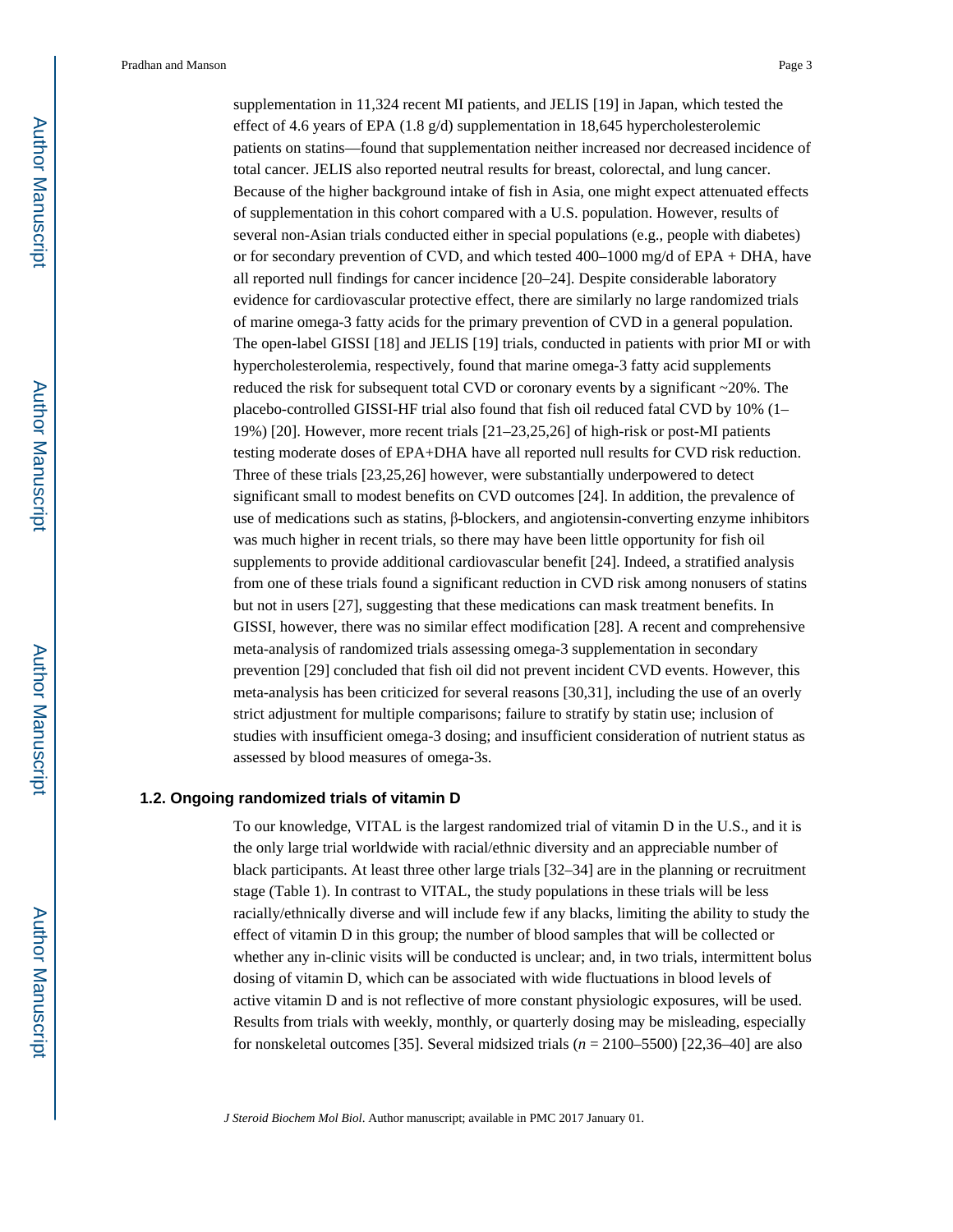underway (only one is in the U. S. is focused on cancer prevention [38]) but will have limited power to examine cancer and/or CVD outcomes compared to the larger trials.

#### **1.3. Ongoing randomized trials of marine omega-3 fatty acids**

In a study of cardiovascular events in diabetes (ASCEND) [41], 15,000 British adults with diabetes have been randomized to marine omega-3 fatty acids (1 g/d) and/or aspirin in a factorial design and are being followed for 5–7 years for incident CVD. However, results in diabetic populations may not apply to general populations. The DO-HEALTH trial [39] in Europe is testing the effect of 3 years of EPA + DHA supplementation  $(1 \text{ g/d})$  on physical performance, fracture, and other outcomes in 2100 older adults but will have limited power to assess cancer and CVD endpoints. There are no completed, ongoing, or planned randomized clinical trials in the U.S. (or elsewhere) of marine omega-3 fatty acid supplements for the primary prevention of cancer or CVD in a general population selected only on the basis of age and not on the basis of other vascular risk factors such as diabetes or high cholesterol.

#### **2. Materials and methods**

#### **2.1. Overview of study design**

VITAL is a  $2 \times 2$  factorial randomized, double-blind, placebo-controlled trial of the benefits and risks of vitamin D (vitamin  $D_3$  [cholecalciferol], 2000 IU/d) and marine omega-3 fatty acids (Omacor<sup>®</sup> fish oil, a 1-g capsule containing eicosapentaenoic acid [EPA; 465 mg] + docosahexaenoic acid [DHA; 375 mg) in the primary prevention of cancer and CVD among 25,875 men and women, aged ≥50 and ≥55, respectively [42]. Participants were recruited throughout the U.S., and blacks were oversampled. After successful completion of a 3 month placebo run-in, participants were randomized to vitamin D, fish oil, both active agents, or both placebos (Fig. 1).

#### **2.2. Recruitment update**

VITAL employed a 3-stage screening process to assemble the cohort. Our goal was to randomize at least 20,000 individuals, including 5000 blacks. To reach this goal, we used both a mail-based and community-based approach. We mailed an initial screening questionnaire to age-eligible U.S. adults, identified largely from commercially available mailing lists with high minority group representation, followed up on responses to media reports about VITAL, and conducted direct mailings to communities with a high percentage of blacks. We also invited participants in one of our previously completed trials [43] to consider participating in VITAL. Of the 401,605 persons who returned the initial screening questionnaire sent to 9.9 million adults, 160,404 were willing and eligible to receive a second-stage screening questionnaire. Of the 55,902 persons who returned this questionnaire, 39,430 were willing and eligible to enter the run-in phase of the study. Of this group, 25,875 persons, including 5108 blacks, successfully completed a 3-month placebo run-in and were randomized into the trial. The first participants were randomized in November 2011 and randomization was completed in March 2014.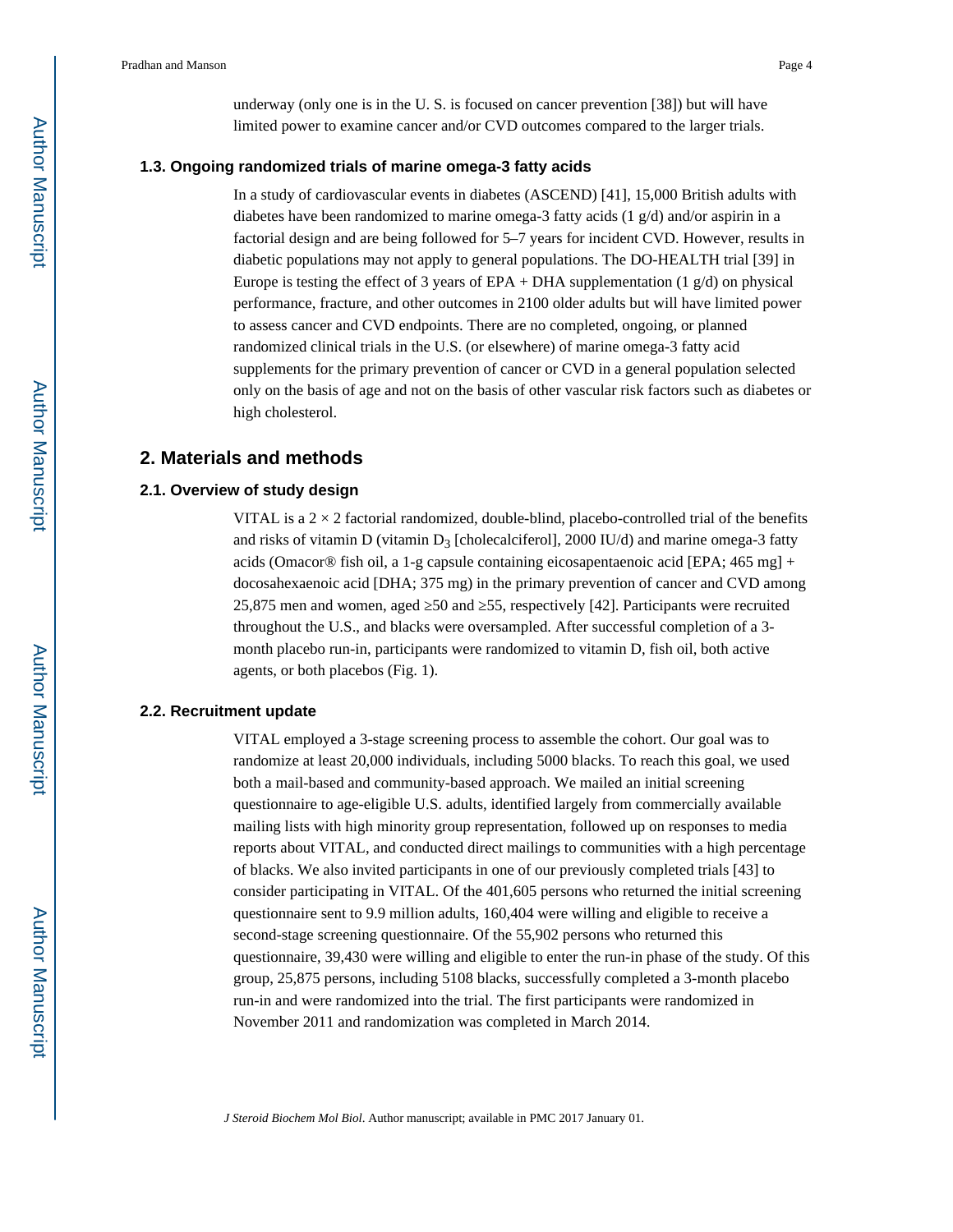#### **2.3. Follow-up and compliance**

The first participants to be randomized have received their 6-month (interim), 1-year (fulllength), 18-month (interim) and 2-year (full-length) study questionnaires. Data from the first ~7100 participants indicate high response and compliance rates to date: 97% of participants returned their year 1 questionnaire and >90% are continuing to take their study capsules. Plasma biomarker measures also assessed compliance in a random sample of participants. We measured serum 25(OH)D concentrations in baseline samples ( $n = 150$ ) using two assays: (1) Quest's liquid chromatography-tandem mass spectrometry (LC-MS/MS) with both 25(OH) $D_2$  and  $D_3$  quantitated and summed to give the total 25 (OH) $D$ , and (2) Abbott ARCHITECT chemiluminescent microparticle immunoassay (CMIA) at Atherotech. QC blinded replicates were included. Total 25(OH)D levels in blinded duplicates were highly correlated both within  $(r \ 0.94)$  and between  $(r = 0.88)$  assay methods. Coefficients of variation (CVs) were 4 to 5% for both assays. These preliminary results demonstrate high quality of the assays with a high correlation of 25(OH)D levels between methods. In addition, examination of the difference between baseline and 1-year samples, comparing the intervention and placebo arms suggests excellent compliance.

#### **2.4. Blood specimen collection**

Baseline blood samples were collected during the run-in from all participants willing to provide a sample ( $N = -17,000$ ). Blood specimens will also be collected at trial years 1–4 from a randomly selected subset of 6000 of these participants. A blood collection kit, including a freezer pack, overnight courier air bill, and informed consent form (specific to the collection, storage, and use of blood samples) was mailed to each willing participant. Some participants had their blood drawn by their healthcare provider, while others had their blood drawn by Examination Management Services, Inc. (EMSI), a nationwide company that provides phlebotomy and specimen-collection services, in their homes or at a local blood-drawing facility. Participants were asked to return blood samples to our laboratory within 24 h of venipuncture. The samples were centrifuged to separate plasma, serum, red blood cells, and buffy coat; these components were stored in nitrogen freezers (−170 °C) within 30–36 h of venipuncture. Identical procedures are being used for the follow-up blood collections. Blood levels of  $25(OH)D$  and EPA + DHA, as well as calcium and PTH, will be assayed in all baseline and follow-up samples.

#### **2.5. In-depth subcohort phenotyping**

A subcohort of 1000 VITAL participants is receiving detailed health assessments at a Clinical Translational Science Center (CTSC) site in Boston before randomization and at 2 years. Baseline visits began in January 2012 and concluded in March 2014. To date 1054 participants have completed baseline CTSC visits and 2-year follow-up examinations are under way. Participants undergo a physical examination including direct assessment of blood pressure, height, weight, hip and waist circumference and physical performance. Participants also provide fasting blood and urine samples, undergo oral glucose tolerance testing, cognitive and mood assessment, spirometry, bone density testing, body composition measurement, and echocardiography. These in-clinic visits provide a valuable opportunity for face-to-face contact with a subset of the cohort, allowing for in-depth phenotyping and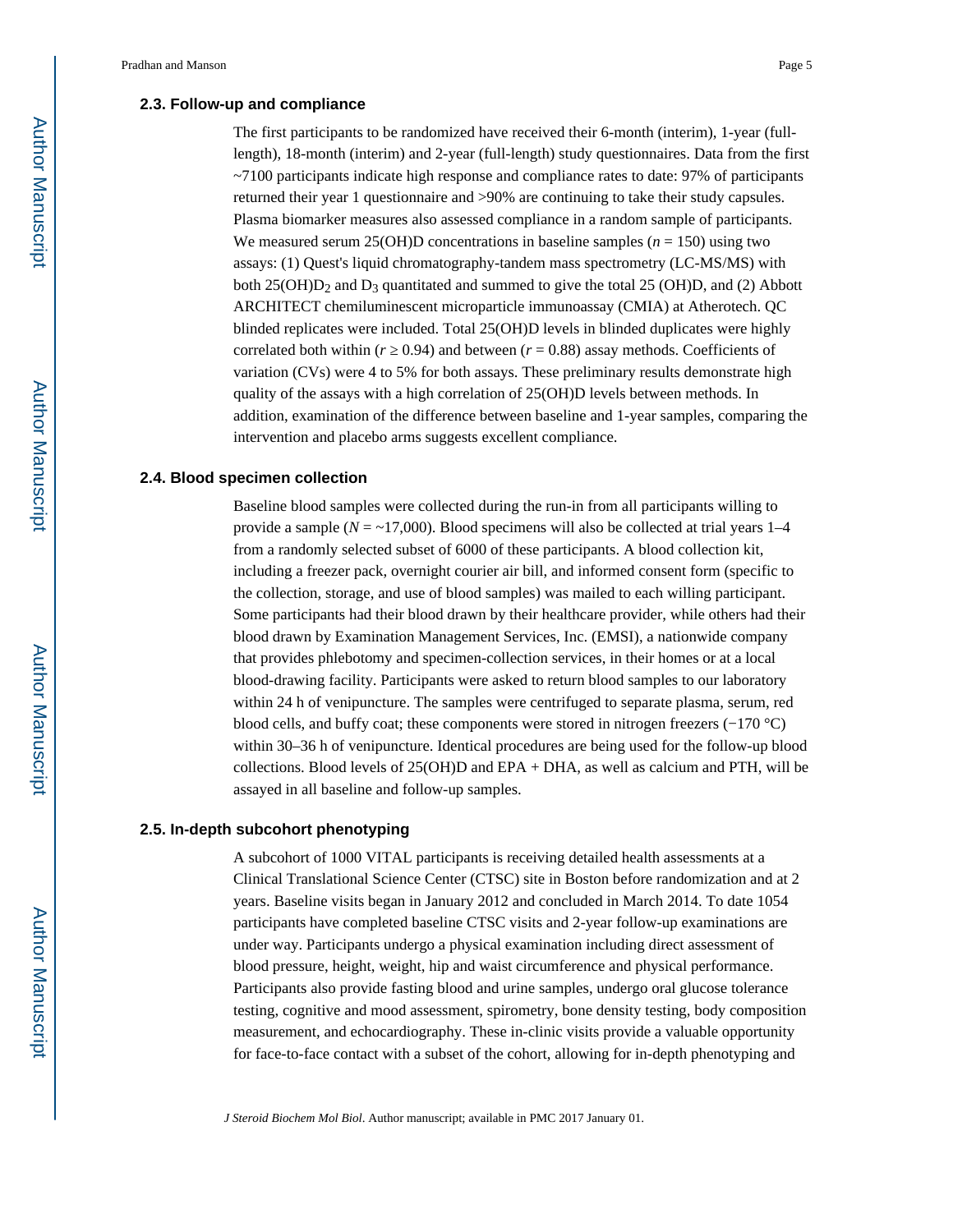in-person validation of the remote assessment methods in the main trial and ancillary studies.

#### **2.6. Ancillary studies**

In addition to testing vitamin D and omega-3 supplementation for cancer and CVD prevention, VITAL, with its diverse study population, wealth of questionnaire data on health, large repository of blood samples, and clinical data gathered in the CTSC, also represents a valuable resource for ancillary studies on vitamin D and omega-3 fatty acids. The racial/ethnic diversity of the cohort will enable an exploration of the effects of vitamin D not only in white but also nonwhite (particularly black) individuals, an area deemed to be of high priority by the IOM and other scientific organizations. As shown in Table 2, 18 ancillary grant applications that will use and build on data from VITAL have received funding.

#### **3. Conclusion**

The purported health benefits of vitamin D and marine omega-3 fatty acids are receiving increasing attention in both the medical literature and the popular press. However, current data are inconclusive as to whether supplementation with these agents reduces the risk for cancer, CVD, and other non-skeletal illnesses in the general population. VITAL will test the efficacy of vitamin D (vitamin  $D_3$  [cholecalciferol], 2000 IU/d) and marine omega-3 fatty acids (Omacor® fish oil, a 1 g/d) for the prevention of cancer and CVD in a multiethnic primary prevention population. The study includes the collection and storage of baseline blood specimens in the majority of the cohort and follow-up specimens in a subgroup of participants. In depth phenotyping in a subgroup and several well-integrated ancillary studies will examine the investigation of multiple clinical, biochemical, and genetic hypotheses. The results of VITAL are expected to inform individual decisions, clinical recommendations, and public health guidelines.

#### **References**

- 1. Giovannucci E, Liu Y, Rimm EB, Hollis BW, Fuchs CS, Stampfer MJ, Willett WC. Prospective study of predictors of vitamin D status and cancer incidence and mortality in men. J. Natl. Cancer Inst. 2006; 98:451–459. [PubMed: 16595781]
- 2. Ordonez-Mena JM, Schottker B, Haug U, Muller H, Kohrle J, Schomburg L, Holleczek B, Brenner H. Serum 25-hydroxyvitamin D and cancer risk in older adults: Results from a large german prospective cohort study. Cancer Epidemiol. Biomarkers Prev. 2013; 22:905–916. [PubMed: 23462913]
- 3. de Boer IH, Levin G, Robinson-Cohen C, Biggs ML, Hoofnagle AN, Siscovick DS, Kestenbaum B. Serum 25-hydroxyvitamin D concentration and risk for major clinical disease events in a community-based population of older adults: a cohort study. Ann. Intern. Med. 2012; 156:627–634. [PubMed: 22547472]
- 4. Pilz S, Kienreich K, Tomaschitz A, Ritz E, Lerchbaum E, Obermayer-Pietsch B, Matzi V, Lindenmann J, Marz W, Gandini S, Dekker JM. Vitamin D and cancer mortality: systematic review of prospective epidemiological studies. Anti-Cancer Agents Med. Chem. 2013; 13:107–117.
- 5. Trivedi DP, Doll R, Khaw KT. Effect of four monthly oral vitamin D3 (cholecalciferol) supplementation on fractures and mortality in men and women living in the community: randomised double blind controlled trial. BMJ. 2015; 326:469. [PubMed: 12609940]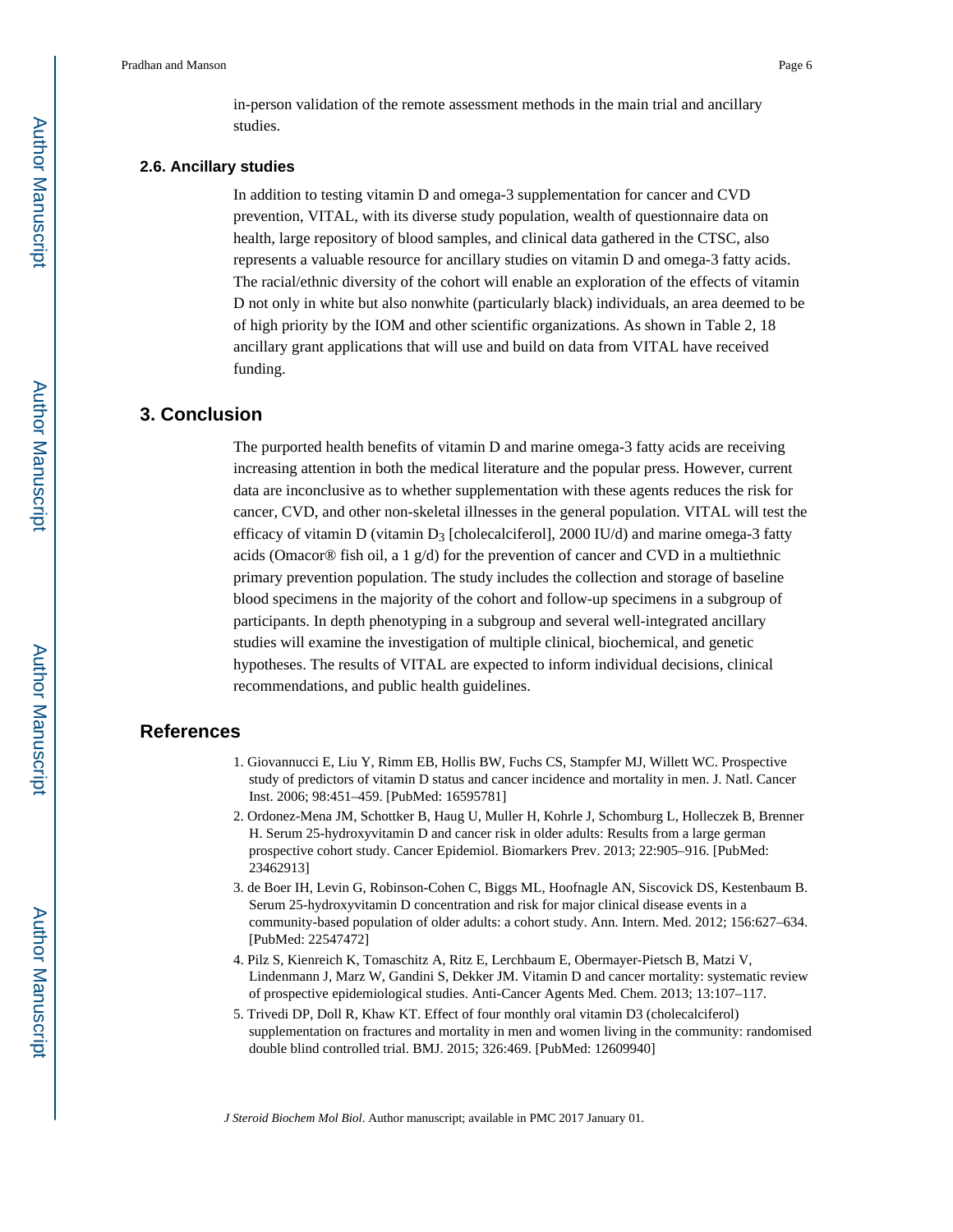- 6. Lappe JM, Travers-Gustafson D, Davies KM, Recker RR, Heaney RP. Vitamin d and calcium supplementation reduces cancer risk: results of a randomized trial. Am. J. Clin. Nutr. 2007; 85:1586–1591. [PubMed: 17556697]
- 7. Wactawski-Wende J, Kotchen JM, Anderson GL, Assaf AR, Brunner RL, O'Sullivan MJ, Margolis KL, Ockene JK, Phillips L, Pottern L, Prentice RL, Robbins J, Rohan TE, Sarto GE, Sharma S, Stefanick ML, Van Horn L, Wallace RB, Whitlock E, Bassford T, Beresford SA, Black HR, Bonds DE, Brzyski RG, Caan B, Chlebowski RT, Cochrane B, Garland C, Gass M, Hays J, Heiss G, Hendrix SL, Howard BV, Hsia J, Hubbell FA, Jackson RD, Johnson KC, Judd H, Kooperberg CL, Kuller LH, LaCroix AZ, Lane DS, Langer RD, Lasser NL, Lewis CE, Limacher MC, Manson JE. Women's health initiative: calcium plus vitamin D supplementation and the risk of colorectal cancer. N. Engl. J. Med. 2006; 354:684–696. [PubMed: 16481636]
- 8. Chlebowski RT, Johnson KC, Kooperberg C, Pettinger M, Wactawski-Wende J, Rohan T, Rossouw J, Lane D, O'Sullivan MJ, Yasmeen S, Hiatt RA, Shikany JM, Vitolins M, Khandekar J, Hubbell FA. Women's health initiative I. Calcium plus vitamin D supplementation and the risk of breast cancer. J. Natl. Cancer Inst. 2008; 100:1581–1591. [PubMed: 19001601]
- 9. Avenell A, MacLennan GS, Jenkinson DJ, McPherson GC, McDonald AM, Pant PR, Grant AM, Campbell MK, Anderson FH, Cooper C, Francis RM, Gillespie WJ, Robinson CM, Torgerson DJ, Wallace WA, RT Group. Long-term follow-up for mortality and cancer in a randomized placebocontrolled trial of vitamin D(3) and/or calcium (RECORD Trial). J. Clin. Endocrinol. Metab. 2012; 97:614–622. [PubMed: 22112804]
- 10. Beresford SA, Johnson KC, Ritenbaugh C, Lasser NL, Snetselaar LG, Black HR, Anderson GL, Assaf AR, Bassford T, Bowen D, Brunner RL, Brzyski RG, Caan B, Chlebowski RT, Gass M, Harrigan RC, Hays J, Heber D, Heiss G, Hendrix SL, Howard BV, Hsia J, Hubbell FA, Jackson RD, Kotchen JM, Kuller LH, LaCroix AZ, Lane DS, Langer RD, Lewis CE, Manson JE, Margolis KL, Mossavar-Rahmani Y, Ockene JK, Parker LM, Perri MG, Phillips L, Prentice RL, Robbins J, Rossouw JE, Sarto GE, Stefanick ML, Van Horn L, Vitolins MZ, Wactawski-Wende J, Wallace RB, Whitlock E. Low-fat dietary pattern and risk of colorectal cancer: the women's health initiative randomized controlled dietary modification trial. JAMA. 2006; 295:643–654. [PubMed: 16467233]
- 11. Institute of Medicine. Dietary Reference Intakes for Calcium and Vitamin D. The National Academies Press; Washington, DC: 2011.
- 12. Prince RL, Austin N, Devine A, Dick IM, Bruce D, Zhu K. Effects of ergocalciferol added to calcium on the risk of falls in elderly high-risk women. Arch. Intern. Med. 2008; 168:103–108. [PubMed: 18195202]
- 13. Wang L, Manson JE, Song Y, Sesso HD. Systematic review: vitamin D and calcium supplementation in prevention of cardiovascular events. Ann. Intern. Med. 2010; 152:315–323. [PubMed: 20194238]
- 14. Hsia J, Heiss G, Ren H, Allison M, Dolan NC, Greenland P, Heckbert SR, Johnson KC, Manson JE, Sidney S, Trevisan M. Calcium/vitamin D supplementation and cardiovascular events. Circulation. 2007; 115:846–854. [PubMed: 17309935]
- 15. LaCroix AZ, Kotchen J, Anderson G, Brzyski R, Cauley JA, Cummings SR, Gass M, Johnson KC, Ko M, Larson J, Manson JE, Stefanick ML, Wactawski-Wende J. Calcium plus vitamin d supplementation and mortality in postmenopausal women: the women's health initiative calcium– vitamin D randomized controlled trial. J. Gerontol. A: Biol. Sci. Med. Sci. 2009; 64:559–567. [PubMed: 19221190]
- 16. Elamin MB, Abu Elnour NO, Elamin KB, Fatourechi MM, Alkatib AA, Almandoz JP, Liu H, Lane MA, Mullan RJ, Hazem A, Erwin PJ, Hensrud DD, Murad MH, Montori VM. Vitamin D and cardiovascular outcomes: a systematic review and meta-analysis. J. Clin. Endocrinol. Metab. 2011; 96:1931–1942. [PubMed: 21677037]
- 17. Gerber M. Omega-3 fatty acids and cancers: a systematic update review of epidemiological studies. Br. J. Nutr. 2012; 107(Suppl (2)):S228–239. [PubMed: 22591896]
- 18. Gruppo Italiano per lo Studio della Sopravvivenza nell'Infarto miocardico. Dietary supplementation with  $n-3$  polyunsaturated fatty acids and vitamin e after myocardial infarction: results of the gissi-prevenzione trial. Gruppo italiano per lo studio della sopravvivenza nell'infarto miocardico. Lancet. 1999; 354:447–455. [PubMed: 10465168]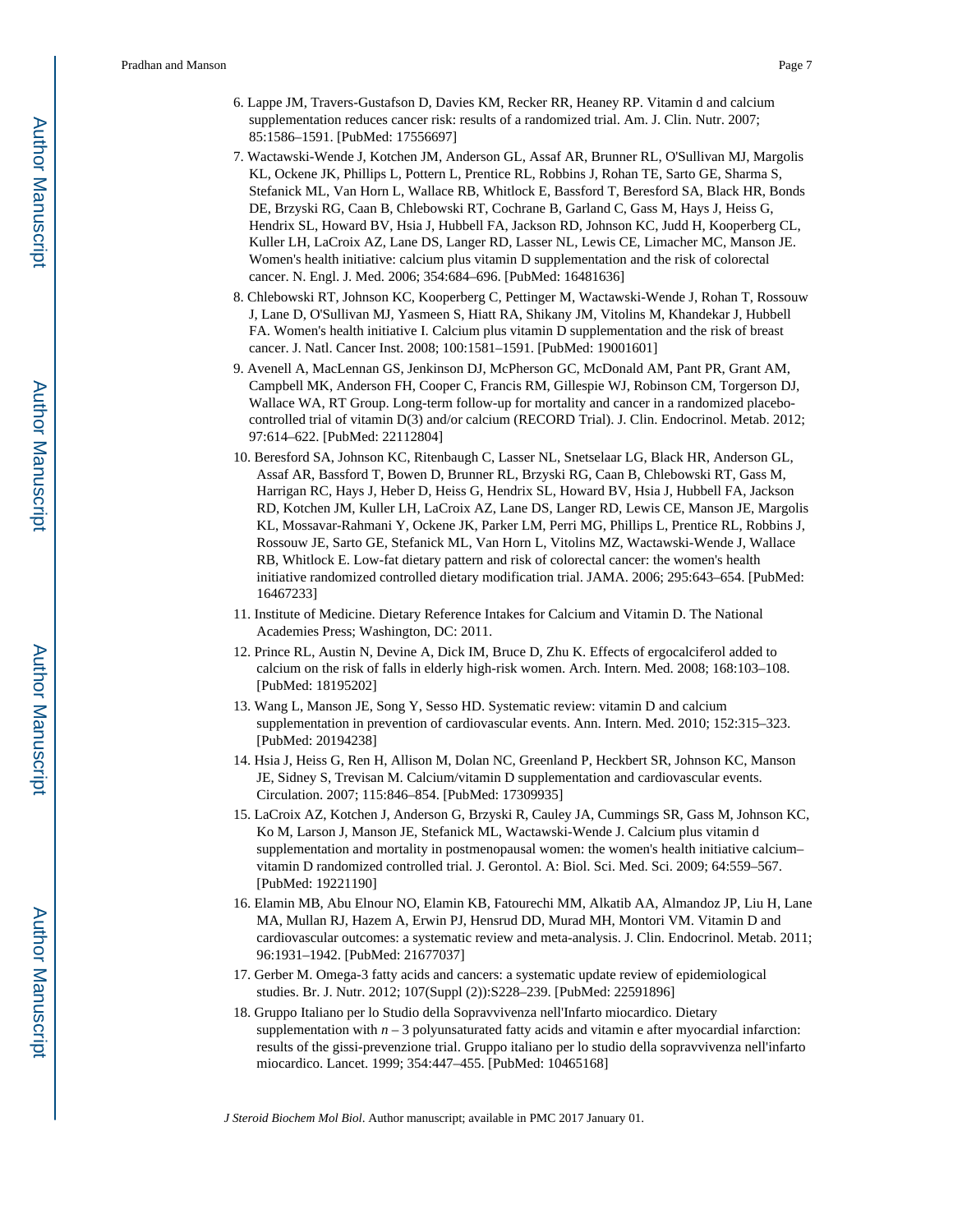- 19. Yokoyama M, Origasa H, Matsuzaki M, Matsuzawa Y, Saito Y, Ishikawa Y, Oikawa S, Sasaki J, Hishida H, Itakura H, Kita T, Kitabatake A, Nakaya N, Sakata T, Shimada K, Shirato K. Effects of eicosapentaenoic acid on major coronary events in hypercholesterolaemic patients (JELIS): a randomised open-label, blinded endpoint analysis. Lancet. 2007; 369:1090–1098. [PubMed: 17398308]
- 20. GISSI-HF Investigators. Effect of n-3 polyunsaturated fatty acids in patients with chronic heart failure (the gissi-hf trial): a randomised, double-blind, placebo-controlled trial. Lancet. 2008; 372:1223–1230. [PubMed: 18757090]
- 21. Roncaglioni MC, Tombesi M, Avanzini F, Barlera S, Caimi V, Longoni P, Marzona I, Milani V, Silletta MG, Tognoni G, Marchioli R. *N* – 3 fatty acids in patients with multiple cardiovascular risk factors. N. Engl. J. Med. 2013; 368:1800–1808. [PubMed: 23656645]
- 22. Bosch J, Gerstein HC, Dagenais GR, Diaz R, Dyal L, Jung H, Maggiono AP, Probstfield J, Ramachandran A, Riddle MC, Ryden LE, Yusuf S. *N* – 3 fatty acids and cardiovascular outcomes in patients with dysglycemia. N. Engl. J. Med. 2012; 367:309–318. [PubMed: 22686415]
- 23. Kromhout D, Giltay EJ, Geleijnse JM, Alpha Omega Trial Group. *N* 3 fatty acids and cardiovascular events after myocardial infarction. N. Engl. J. Med. 2010; 363:2015–2026. [PubMed: 20929341]
- 24. Andreeva VA, Touvier M, Kesse-Guyot E, Julia C, Galan P, Hercberg S. B vitamin and/or omega-3 fatty acid supplementation and cancer: Ancillary findings from the supplementation with folate, vitamins B6 and B12, and/or omega-3 fatty acids (SU.FOL.OM3) randomized trial. Arch. Intern. Med. 2012; 172:540–547. [PubMed: 22331983]
- 25. Galan P, Kesse-Guyot E, Czernichow S, Briancon S, Blacher J, Hercberg S. Effects of b vitamins and omega 3 fatty acids on cardiovascular diseases: a randomised placebo controlled trial. BMJ. 2010; 341:c6273. [PubMed: 21115589]
- 26. Rauch B, Schiele R, Schneider S, Diller F, Victor N, Gohlke H, Gottwik M, Steinbeck G, Del Castillo U, Sack R, Worth H, Katus H, Spitzer W, Sabin G, Senges J. Omega, a randomized, placebo-controlled trial to test the effect of highly purified omega-3 fatty acids on top of modern guideline-adjusted therapy after myocardial infarction. Circulation. 2010; 122:2152–2159. [PubMed: 21060071]
- 27. Eussen SR, Geleijnse JM, Giltay EJ, Rompelberg CJ, Klungel OH, Kromhout D. Effects of *n* 3 fatty acids on major cardiovascular events in statin users and non-users with a history of myocardial infarction. Eur. Heart J. 2012; 33:1582–1588. [PubMed: 22301766]
- 28. Marchioli R, Marfisi RM, Borrelli G, Chieffo C, Franzosi MG, Levantesi G, Maggioni AP, Nicolosi GL, Scarano M, Silletta MG, Schweiger C, Tavazzi L, Tognoni G. Efficacy of *n* – 3 polyunsaturated fatty acids according to clinical characteristics of patients with recent myocardial infarction: insights from the gissi-prevenzione trial. J. Cardiovasc. Med. 2007; 8(Suppl (1)):S34– 37.
- 29. Rizos EC, Ntzani EE, Bika E, Kostapanos MS, Elisaf MS. Association between omega-3 fatty acid supplementation and risk of major cardiovascular disease events: a systematic review and metaanalysis. JAMA. 2012; 308:1024–1033. [PubMed: 22968891]
- 30. Vlachopoulos C, Richter D, Stefanadis C. Omega-3 fatty acid supplementation and cardiovascular disease events. JAMA. 2013; 309:28. [PubMed: 23280210]
- 31. Harris WS. Are *n*–3 fatty acids still cardioprotective? Curr. Opin. Clin. Nutr. Metab. Care. 2013; 16:141–149. [PubMed: 23196817]
- 32. Neale, R. [11.09.14] D-Health Trial Australian New Zealand Clinical Trials Registry identifier: ACTRN12613000743763. Available at: [https://www.anzctr.org.au/Trial/Registration/](http://https://www.anzctr.org.au/Trial/Registration/TrialReview.aspx?id=364534&isClinicalTrial=False) [TrialReview.aspx?id=364534&isClinicalTrial=False.](http://https://www.anzctr.org.au/Trial/Registration/TrialReview.aspx?id=364534&isClinicalTrial=False)
- 33. Toumainen, T-P. [11.09.14] Finnish Vitamin D Trial (FIND). [ClinicalTrials.gov](http://ClinicalTrials.gov) identifier: NCT01463813. Available at: [http://www.clinicaltrials.gov/ct2/show/NCT01463813?intr=vitamin](http://www.clinicaltrials.gov/ct2/show/NCT01463813?intr=vitamin+D&outc=cancer&rank=10) [+D&outc=cancer&rank=10](http://www.clinicaltrials.gov/ct2/show/NCT01463813?intr=vitamin+D&outc=cancer&rank=10)
- 34. Peto, J. [11.09.14] Vitamin D and Longevity (VIDAL) Trial: Randomised Feasibility Study. ISRCTN46328341. Available at: <http://www.controlled-trials.com/ISRCTN46328341>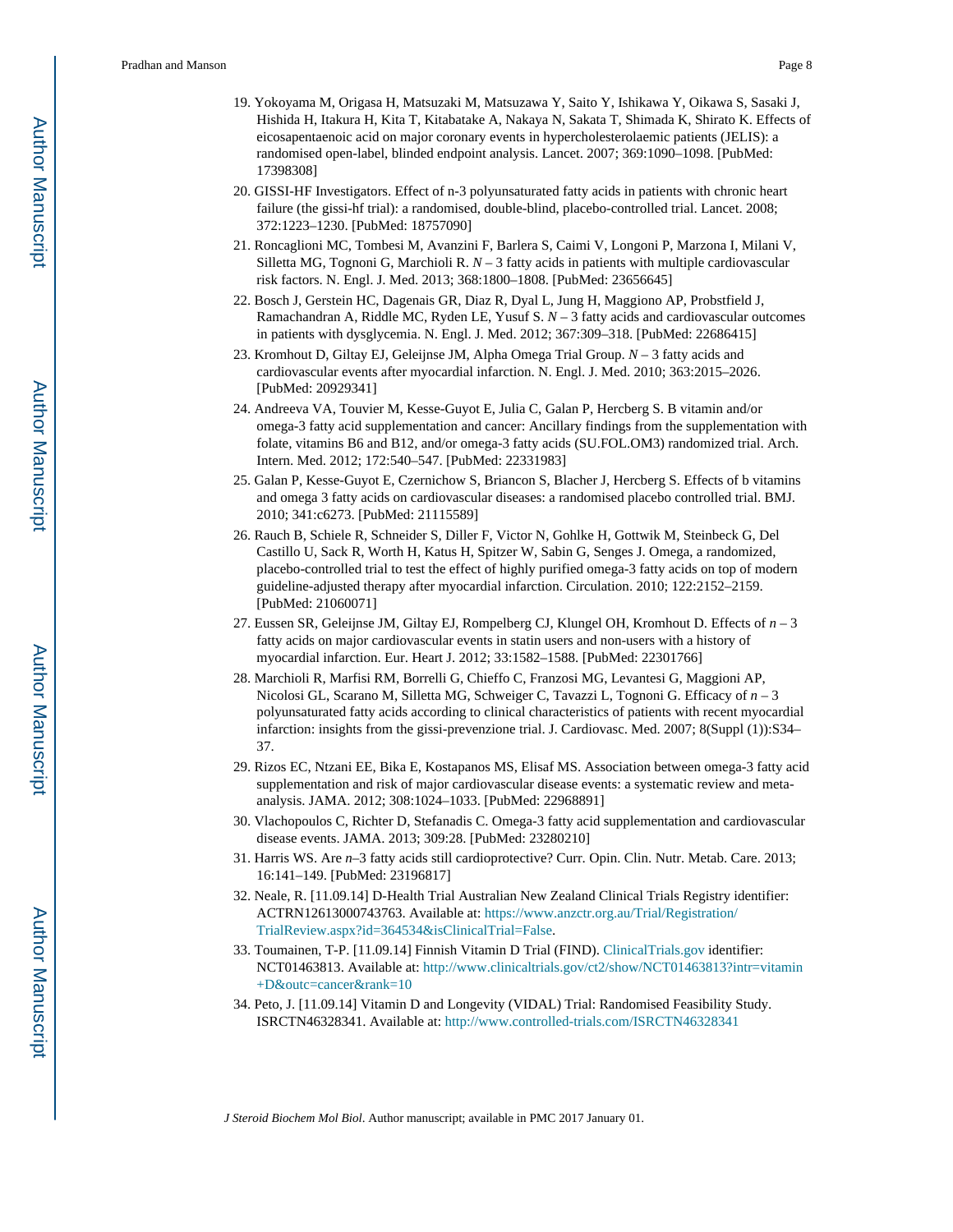- 35. Hollis BW, Wagner CL. The role of the parent compound vitamin d with respect to metabolism and function: why clinical dose intervals can affect clinical outcomes. J. Clin. Endocrinol. Metab. 2013
- 36. Scragg, R.; Camargo, CA. [10.09.14] Vitamin D Assessment (VIDA) trial. Australia new zealand clinical trials registry identifier: Actrn12611000402943. Available at: [https://http://](http://https://http://www.Anzctr.Org.Au/trial/registration/trialreview.Aspx?Id=336777) [www.Anzctr.Org.Au/trial/registration/trialreview.Aspx?Id=336777.](http://https://http://www.Anzctr.Org.Au/trial/registration/trialreview.Aspx?Id=336777)
- 37. Amrein K, Quraishi SA, Litonjua AA, Gibbons FK, Pieber TR, Camargo CA Jr. Giovannucci E, Christopher KB. Evidence for a u-shaped relationship between prehospital vitamin D status and mortality: a cohort study. J. Clin. Endocrinol. Metab. 2014; 99:1461–1469. [PubMed: 24423347]
- 38. Akhter MP, Lappe JM, Davies KM, Recker RR. Transmenopausal changes in the trabecular bone structure. Bone. 2007; 41:111–116. [PubMed: 17499038]
- 39. Bischoff-Ferrari, HA. [10.09.14] DO-HEALTH / vitamin d3 omega3 home exercise healthy ageing and longevity trial. [Clinicaltrials.Gov](http://Clinicaltrials.Gov) identifier: Nct01745263. Available at: [http://](http://www.Clinicaltrials.Gov/ct2/show/nct01745263?Term=nct01745263&rank=1) [www.Clinicaltrials.Gov/ct2/show/nct01745263?Term=nct01745263&rank=1](http://www.Clinicaltrials.Gov/ct2/show/nct01745263?Term=nct01745263&rank=1)
- 40. Baron, JA. [10.09.14] Vitamin d/calcium polyp prevention study. [Clinicaltrials.Gov](http://Clinicaltrials.Gov) identifier: NCT00153816. Available at: [http://www.Clinicaltrials.Gov/ct2/show/nct00153816?](http://www.Clinicaltrials.Gov/ct2/show/nct00153816?Id=nct00153816&rank=1) [Id=nct00153816&rank=1](http://www.Clinicaltrials.Gov/ct2/show/nct00153816?Id=nct00153816&rank=1)
- 41. ASCEND Investigators. [10.09.14] Ascend (a study of cardiovascular events in diabetes) website. Available at:<http://www.Ctsu.Ox.Ac.Uk/ascend/>
- 42. Manson JE, Bassuk SS, Lee IM, Cook NR, Albert MA, Gordon D, Zaharris E, Macfadyen JG, Danielson E, Lin J, Zhang SM, Buring JE. The vitamin D and omega-3 trial (vital): rationale and design of a large randomized controlled trial of vitamin D and marine omega-3 fatty acid supplements for the primary prevention of cancer and cardiovascular disease. Contemp. Clin. Trials. 2012; 33:159–171. [PubMed: 21986389]
- 43. Ridker PM, Cook NR, Lee IM, Gordon D, Gaziano JM, Manson JE, Hennekens CH, Buring JE. A randomized trial of low-dose aspirin in the primary prevention of cardiovascular disease in women. N. Engl. J. Med. 2005; 352:1293–1304. [PubMed: 15753114]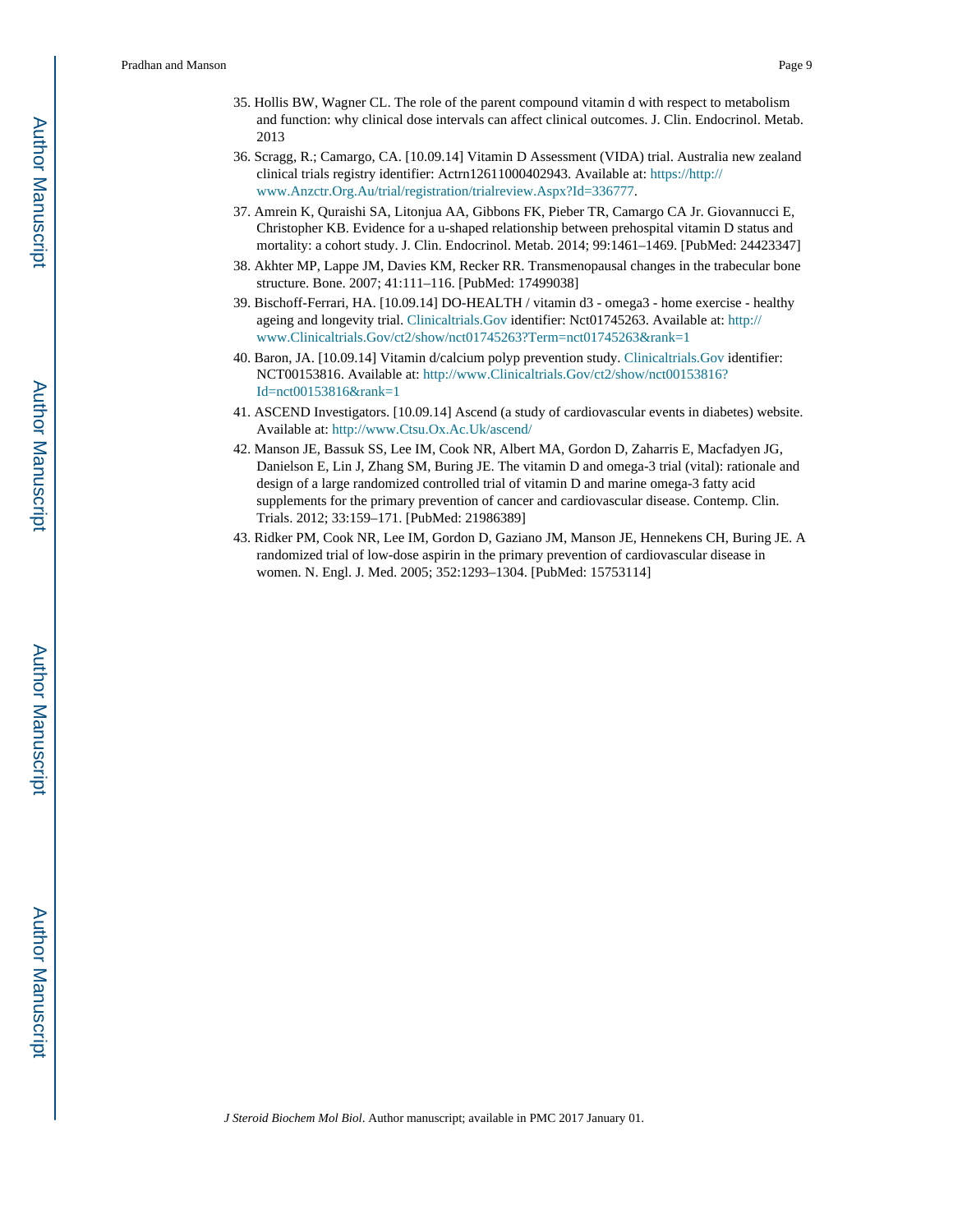Pradhan and Manson Page 10

# Author ManuscriptAuthor Manuscript

# The VITamin D and OmegA-3 TriaL (VITAL): Design



Blood collection in  $~17,000$ , follow-up bloods in  $~6000$ Primary Outcomes: Cancer (total) and CVD (MI, stroke, CVD death)

Adapted from Manson JE, et al. Contemp Clin Trials 2012.

**Fig. 1.** 

Factorial design of the vitamin D and omega-3 trial.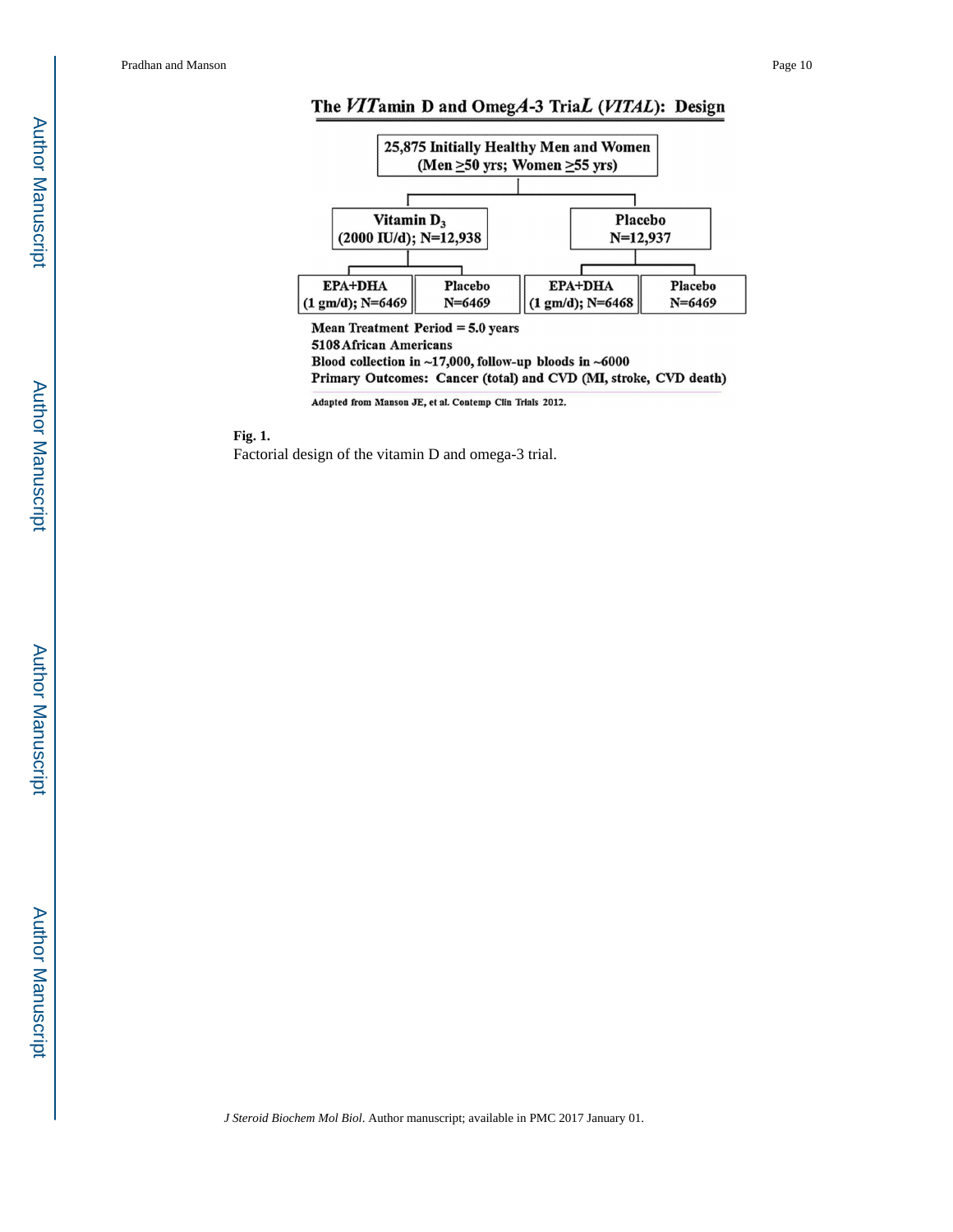| í |
|---|
| ī |
|   |
|   |
| r |
|   |
|   |
|   |
|   |
|   |
|   |
|   |
|   |
|   |
|   |
|   |
|   |
| r |
|   |
|   |

Author Manuscript

Author Manuscript

Several ongoing large-scale randomized trials (n 10,000 participants) of vitamin D supplementation worldwide. *n* 20,000 participants) of vitamin D supplementation worldwide. Several ongoing large-scale randomized trials (

| <b>Trial</b> , Location                      | Sample<br>Size |              |                        | Age Treatment Vitamin D<br>range duration intervention  | Primary<br>endpoints | No. of blood<br>collections | Recruitment<br>status                            |
|----------------------------------------------|----------------|--------------|------------------------|---------------------------------------------------------|----------------------|-----------------------------|--------------------------------------------------|
| <b>ITAL, U.S.</b>                            | 26,000         |              | $50 M$ 5 years<br>55 F | 2000IU/d                                                | Cancer; CVD          | Follow-up: 6000             | Baseline: 17,000 Recruitment completed           |
| D-Health, Australia                          | 25,000         |              | $60-79$ 5 years        | 60,000IU/month (bolus) Total mortality; cancer          |                      | Limited                     | Recruiting                                       |
| Finnish vitamin D trial (FIND), Finland      | 18,000         | 60 H<br>65 H | 5 years                | 1600 IU/d or 3200IU/d                                   | Cancer; CVD          | Unclear                     | Recruiting                                       |
| Vitamin D and longevity (VIDAL), U.K. 20,000 |                |              | $65-84$ 5 years        | 100,000IU/month (bolus) Total mortality; cancer Unclear |                      |                             | 2-yr feasibility trial in 1600 adults is ongoing |
|                                              |                |              |                        |                                                         |                      |                             |                                                  |